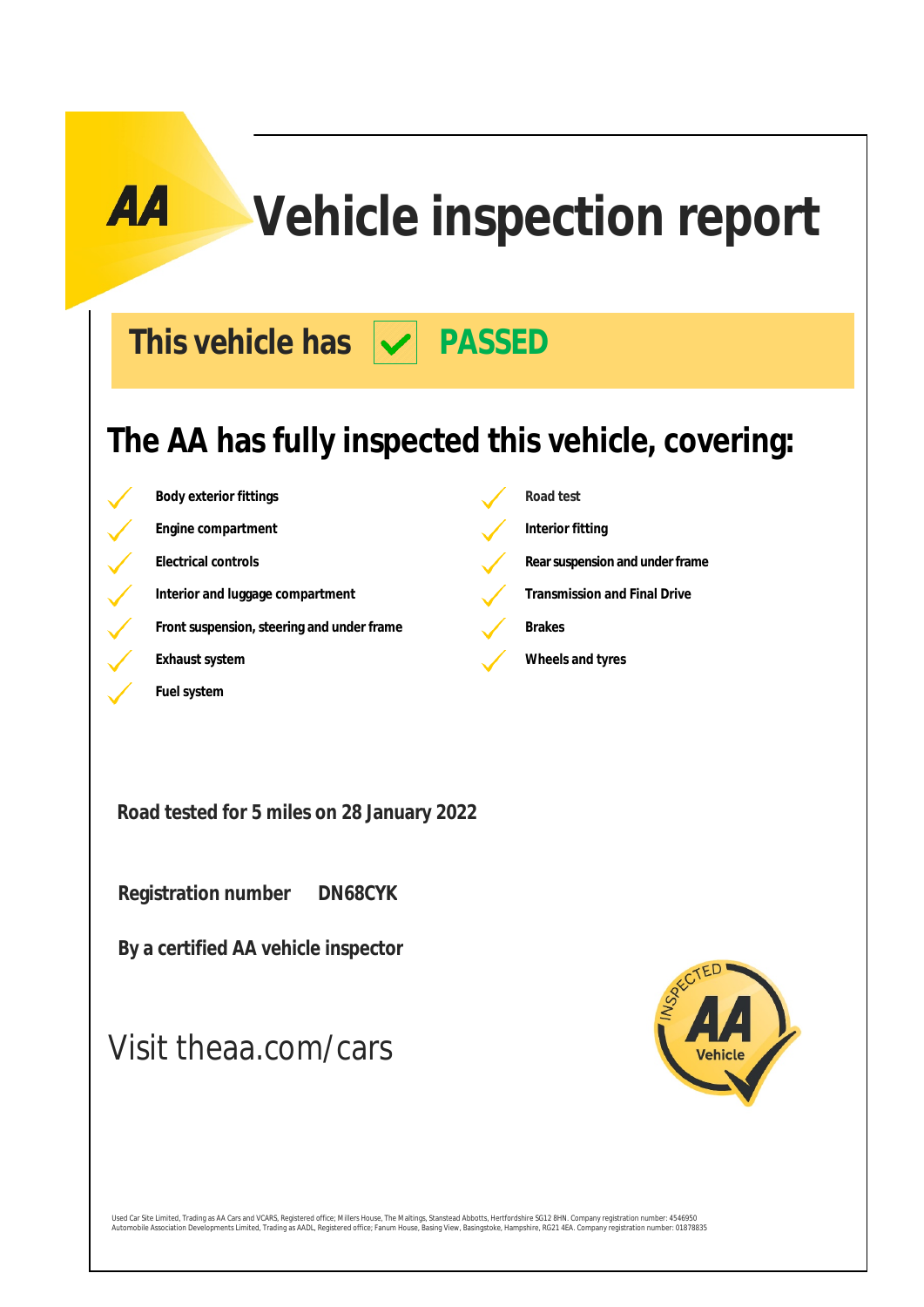## **Vehicle Inspection Report**

Dealer's Name: **Coupes and Convertibles** Inspection Number: **BVI599397** Status: **PASS**

### **Key for points in the following sections:**

- P Pass F Fail
- A Advisory
- N/A Not applicable

*Please note: Right = Offside (O/S) and Left = Nearside (N/S) as viewed from the driver's seat.*

| <b>General Information:</b> |  |
|-----------------------------|--|
|-----------------------------|--|

| Registration: | <b>DN68CYK</b>                            | Mileage at start of inspection: 77513 |                   |
|---------------|-------------------------------------------|---------------------------------------|-------------------|
| Make:         | <b>VOLKSWAGEN</b>                         | Colour:                               | <b>WHITE</b>      |
| Model:        | <b>TRANSPORTER T32 H-LN TDI</b>           | VIN                                   | WV1ZZZ7HZKH028886 |
|               | Ramp Available: No - inspected using jack | Fuel Type                             | <b>Diesel</b>     |

#### **Body Exterior Fittings:**

| <b>Bonnet Catch</b>                        | P   | <b>Bonnet Hinges</b>               | P   |
|--------------------------------------------|-----|------------------------------------|-----|
| Door Locks and Operation                   | P   | <b>Fuel Filler Cover/Flap</b>      | P   |
| Panoramic Roof                             | N/A | <b>Registration Plates</b>         | Р   |
| Sunroof/Convertible Operation              | N/A | <b>Windscreen and Glass</b>        | P   |
| <b>Interior Fittings:</b>                  |     |                                    |     |
| Air Vents and Operation                    | P   | Boot/Tailgate Lock and Operation   | P   |
| <b>Mirrors</b>                             | P   | Roof Blind Condition and Operation | N/A |
| Seat Adjustment                            | P   | <b>Seatbelts</b>                   | P   |
| <b>Engine Compartment:</b>                 |     |                                    |     |
| <b>Abnormal Noises</b>                     | P   | Antifreeze Strength                | P   |
| <b>Auxiliary Drive Belts</b>               | P   | <b>Brake Fluid Level</b>           | Р   |
| <b>Clutch Fluid Level</b>                  | N/A | Coolant Cap                        | Р   |
| <b>Coolant Leaks</b>                       | P   | <b>Coolant Level and Condition</b> | Р   |
| <b>Engine Mountings</b>                    | P   | Engine Oil Level                   | Р   |
| Excessive Fumes/Smoke                      | P   | <b>Fuel Pipes</b>                  | P   |
| <b>Hoses/Pipes Condition</b>               | P   | <b>Idle Speed</b>                  | P   |
| Oil/Fluid Leak(s)                          | P   | Power Steering Fluid Level         | P   |
| Turbo/Supercharger Abnormal<br>Noise/Leaks | P   |                                    |     |
| <b>Electrical System and Controls:</b>     |     |                                    |     |
| Air Condition Operation                    | P   | Auto Stop Start Function           | Р   |
| <b>Auxiliary Lights</b>                    | P   | 12V Battery visual condition       | Р   |
|                                            |     |                                    |     |

Visit theaa.com/cars

Used Car Site Limited, Trading as AA Cars and VCARS, Registered office; Millers House, The Maltings, Stanstead Abbotts, Hertfordshire, SG12 8HN. Company registration number: 4546950<br>Automobile Association Developments Limi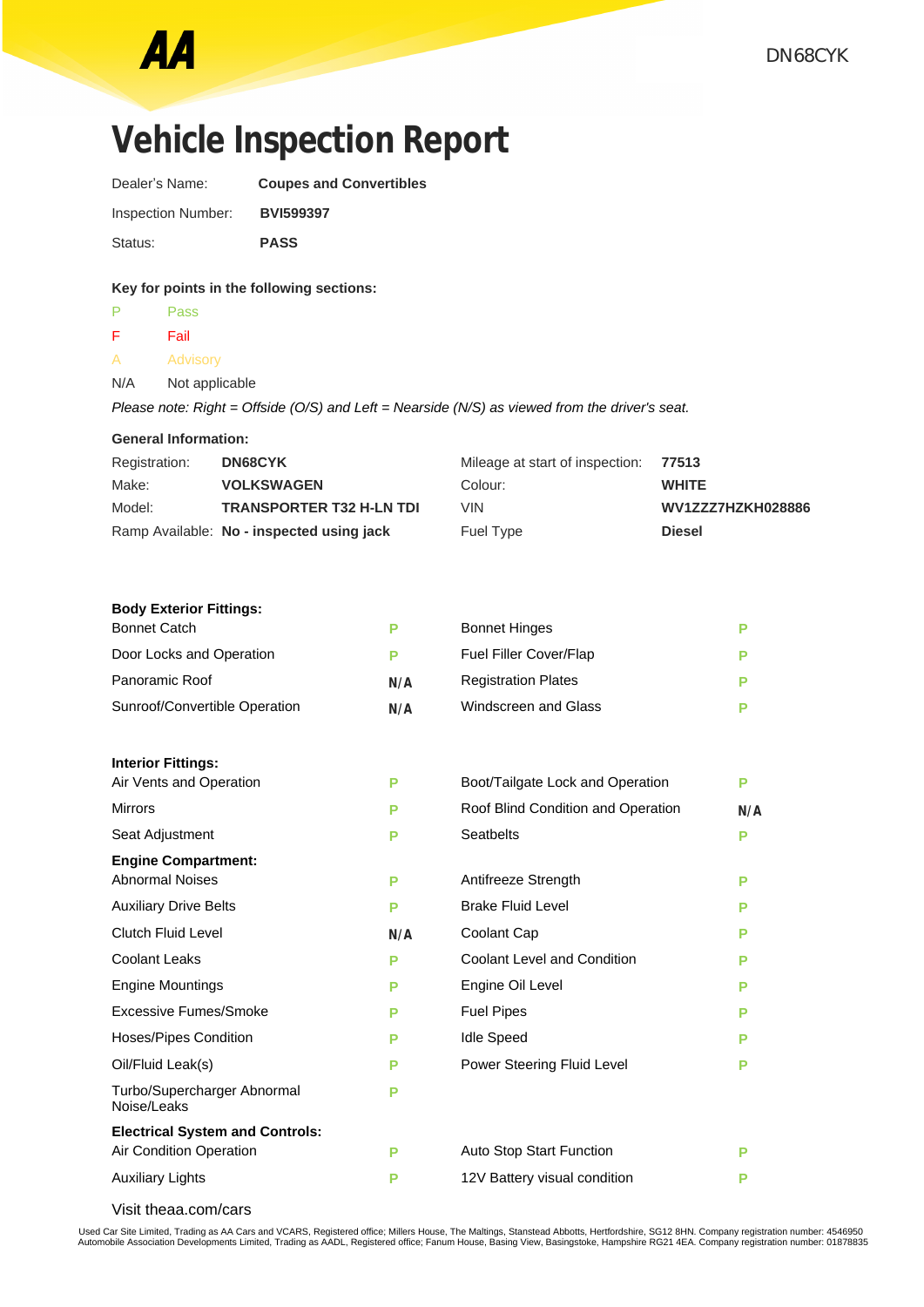

## **Vehicle Inspection Report**

| <b>Brake Lights</b>                                                         | P   | Controls/Switches                      | Р   |
|-----------------------------------------------------------------------------|-----|----------------------------------------|-----|
| Fog Lights                                                                  | P   | <b>Headlamp Washers</b>                | N/A |
| Headlights                                                                  | Р   | Horn                                   | Р   |
| Indicator/Hazard Lights                                                     | Р   | Instruments                            | Р   |
| Interior Lights                                                             | P   | Number Plate Lights                    | Р   |
| Panel Lights                                                                | P   | Reverse Lights                         | Р   |
| Side/Running Lights                                                         | P   | <b>Start Button/Ignition Lock</b>      | Р   |
| <b>Window Operation</b>                                                     | P   | Wipers and Washers                     | Р   |
| Front Suspension, Steering and Underbody:<br><b>Anti-Roll Bar and Links</b> | Р   | Engine Underside Leakage               | Р   |
| <b>Power Steering Operation</b>                                             | Р   | <b>Shock Absorbers Condition/Leaks</b> | P   |
| Springs/Suspension Units                                                    | Р   | Steering and Ball Joint                | Р   |
| <b>Steering Pipes/Hoses</b>                                                 | P   | <b>Steering Rack Gaitors</b>           | Р   |
| Steering Rack/Box                                                           | P   | <b>Subframe Condition/Mountings</b>    | Р   |
| <b>Suspension Arms/Bushes</b>                                               | P   | <b>Underbody Condition</b>             | Р   |
| Wheel Hubs/Bearings                                                         | P   |                                        |     |
| <b>Rear Suspension and Underbody:</b>                                       |     |                                        |     |
| Anti-Roll Bar and Links                                                     | Р   | Engine Underside Leakage               | Р   |
| <b>Shock Absorbers Condition/Leaks</b>                                      | Р   | Springs/Suspension Units               | Р   |
| Subframe Condition/Mounting                                                 | P   | <b>Suspension Arms/Bushes</b>          | Р   |
| <b>Underbody Condition</b>                                                  | Р   | Wheel Hubs/Bearings                    | Р   |
| <b>Transmission/Final Drive:</b>                                            |     |                                        |     |
| Casings Condition                                                           | P   | Clutch Hydraulic System                | Р   |
| <b>Clutch Operation</b>                                                     | P   | Driveshaft Assembly                    | Р   |
| Front CV Boots                                                              | Р   | Gear Linkage Operation (wear)          | Р   |
| Mountings                                                                   | P   | Oil/Fluid Leaks                        | Р   |
| Propshaft                                                                   | N/A | Propshaft Bearings/Supports            | N/A |
| <b>Rear CV Boots</b>                                                        | N/A | <b>Universal Joints</b>                | N/A |
| <b>Abnormal Noises</b>                                                      | P   |                                        |     |
| <b>Exhaust:</b><br>Catalytic Converter(s) Condition                         | N/A | <b>Diesel Particulate Filter</b>       | P   |
| Heat Shields/Mountings                                                      | P   | Joints/Couplings                       | P   |
| <b>Manifold Condition</b>                                                   | P   | Pipes Condition                        | Р   |
| Silencer(s)                                                                 | P   |                                        |     |
| <b>Fuel System:</b>                                                         |     |                                        |     |
| <b>Breather Pipes</b>                                                       | P   | <b>Evidence of Leaks</b>               | Р   |
| <b>Fuel Lines</b>                                                           | P   | Tank                                   | Р   |
| <b>Tank Fixings</b>                                                         | P   |                                        |     |

**Brakes:**

Visit theaa.com/cars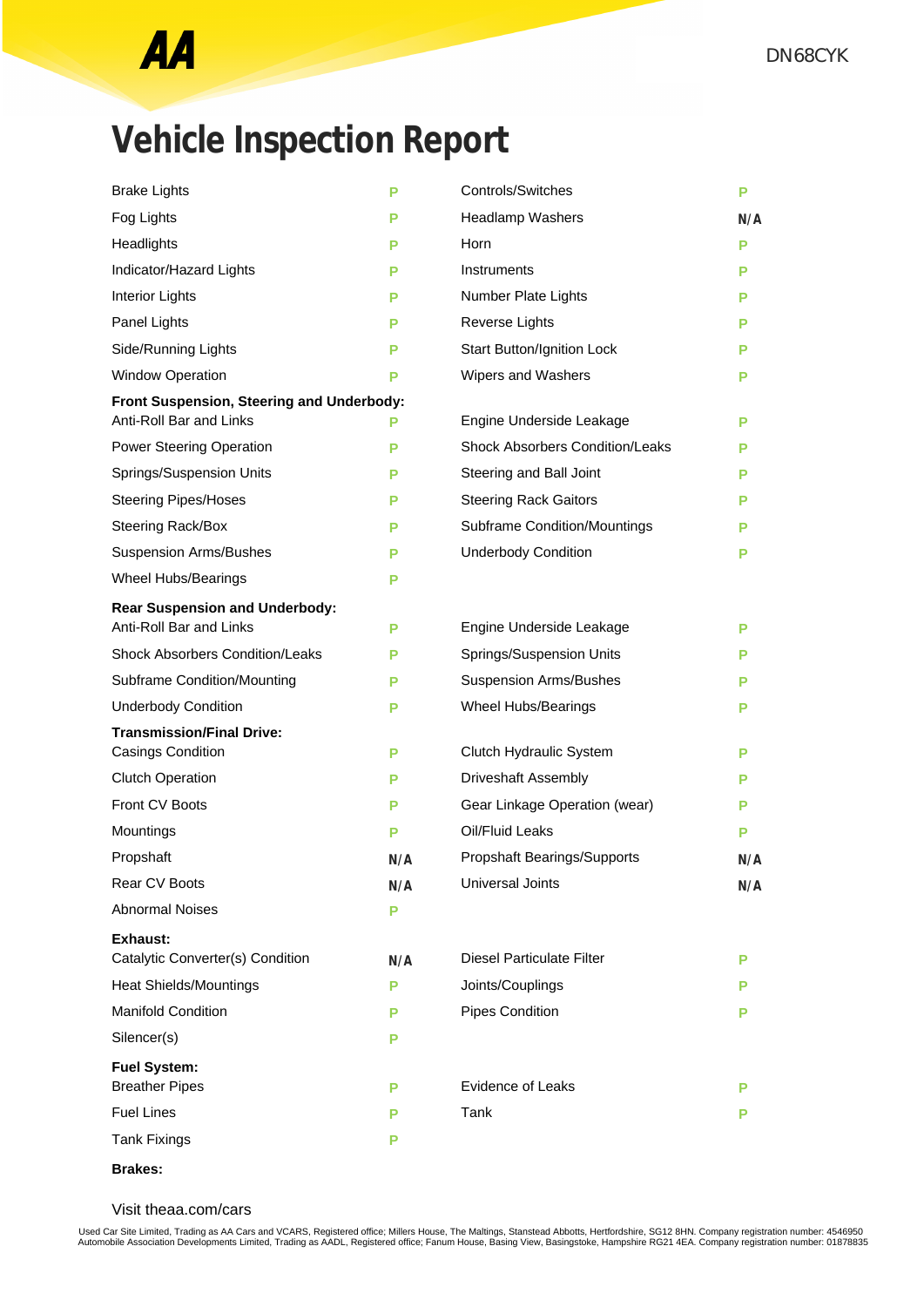## **Vehicle Inspection Report**

| <b>Brake Pedal Operation</b>       | P   | <b>Brake Pipes</b>                | P   |
|------------------------------------|-----|-----------------------------------|-----|
| Discs/Pads (if visible)            | Р   | <b>Flexible Hoses</b>             | Р   |
| <b>Fluid Leaks</b>                 | P   | Handbrake Operation               | Р   |
| Pedal and Pad/Linkage              | Р   | Servo/Power Assistance            | Р   |
| <b>Wheels and Tyres:</b>           |     |                                   |     |
| Front Left Damage                  | P   | Front Right Damage                | Р   |
| Rear Left Damage                   | P   | Rear Right Damage                 | Р   |
| Spare Damage                       | P   | Locking Wheel Key Present         | Р   |
| <b>Road Test:</b>                  |     |                                   |     |
| Auto Changes/Kickdown              | N/A | <b>Auto Gearbox Park Function</b> | N/A |
| Auto Gearbox Sports Function       | N/A | <b>Brakes (Vibration/Noise)</b>   | P   |
| Cruise Control                     | N/A | Engine Noise (Abnormal)           | P   |
| <b>Engine Performance</b>          | P   | <b>Exhaust Smoke</b>              | Р   |
| General Steering/Handling          | P   | <b>Hot Restarting</b>             | Р   |
| <b>Instrument Control/Function</b> | P   | <b>Overheating Evidence</b>       | Р   |
| <b>Paddle Controls</b>             | N/A | <b>Parking Sensors</b>            | Р   |
| Road Holding/Stability             | P   | <b>Steering Effort</b>            | Р   |
| <b>Suspension Noise</b>            | P   |                                   |     |
| <b>Warning Lights:</b>             |     |                                   |     |
| <b>Warning Lights</b>              | P   |                                   |     |
| <b>Battery Voltages</b>            |     |                                   |     |
| <b>Battery Voltage Static</b>      | P   |                                   |     |
| <b>Battery Voltage Charging</b>    | P   |                                   |     |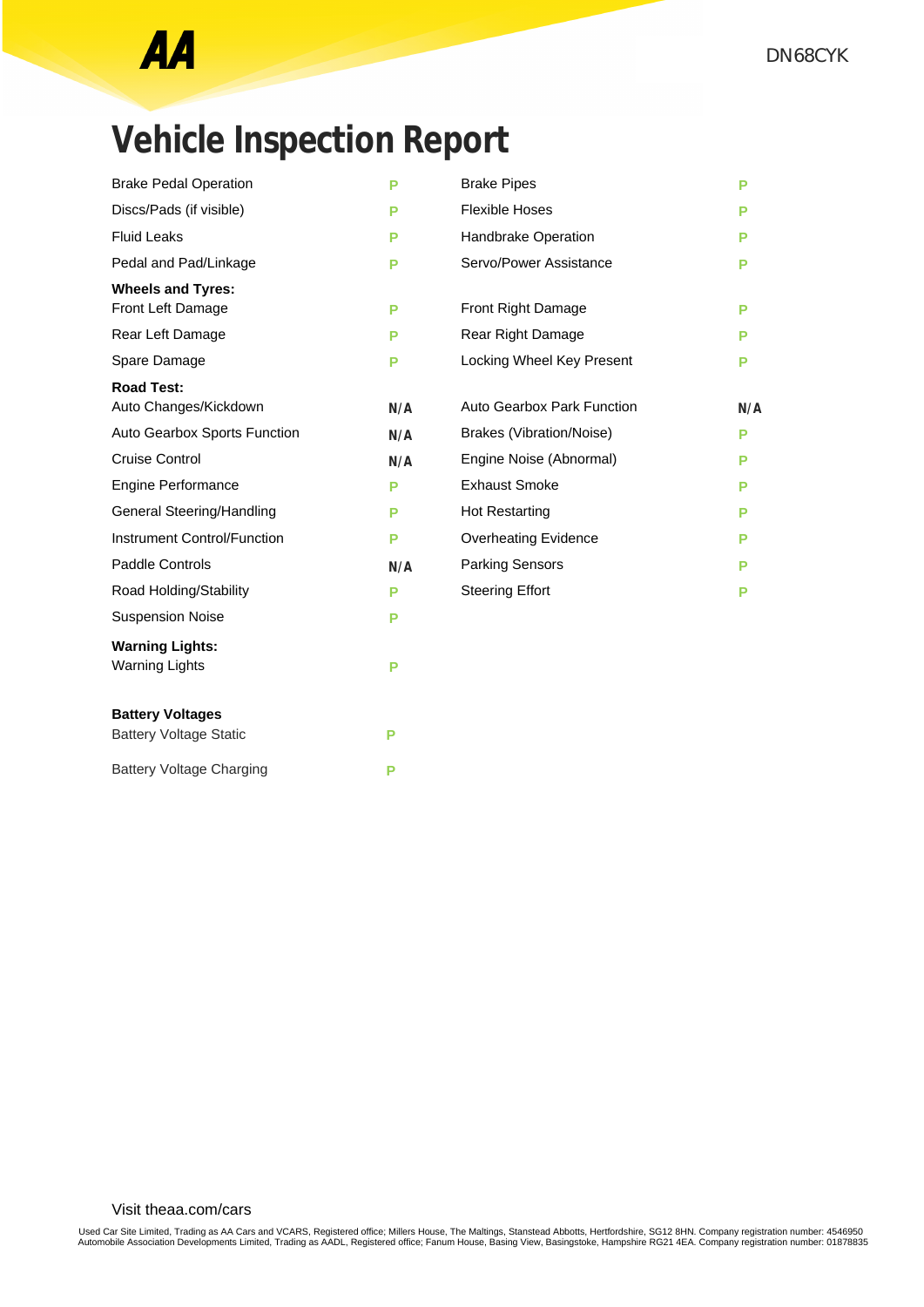## **Vehicle Inspection Report**

### **Wheels & Tyres**

Puncture onward travel: **Spare**

| <b>Position</b>    | <b>Manufacturer</b> | <b>Tyre Width</b> | <b>Profile</b> | <b>Wheel Size Speed</b> | <b>Rating</b> | <b>Wheel Type</b> | <b>Tread</b><br>(mm) |
|--------------------|---------------------|-------------------|----------------|-------------------------|---------------|-------------------|----------------------|
| <b>Left Front</b>  | Other               | 215               | 60             | 16                      | C             | Allov             | 7.1                  |
| <b>Right Front</b> | Other               | 215               | 60             | 16                      | C             | Allov             | 6.6                  |
| Left Rear          | Other               | 215               | 60             | 16                      | C             | Allov             | 6.9                  |
| <b>Right Rear</b>  | Other               | 215               | 60             | 16                      | C             | Alloy             | 6.8                  |
| Spare              | Continental         | 205               | 65             | 16                      | C             | <b>Steel</b>      | 5                    |

### **Road Test**

Test distance: **5 miles** Speed achieved up to: **70 mph** 

| Dealer's Name | <b>Coupes and Convertibles</b> |
|---------------|--------------------------------|
| Date          | <b>28 January 2022</b>         |

### **Rectification Required:**

**Advisories**